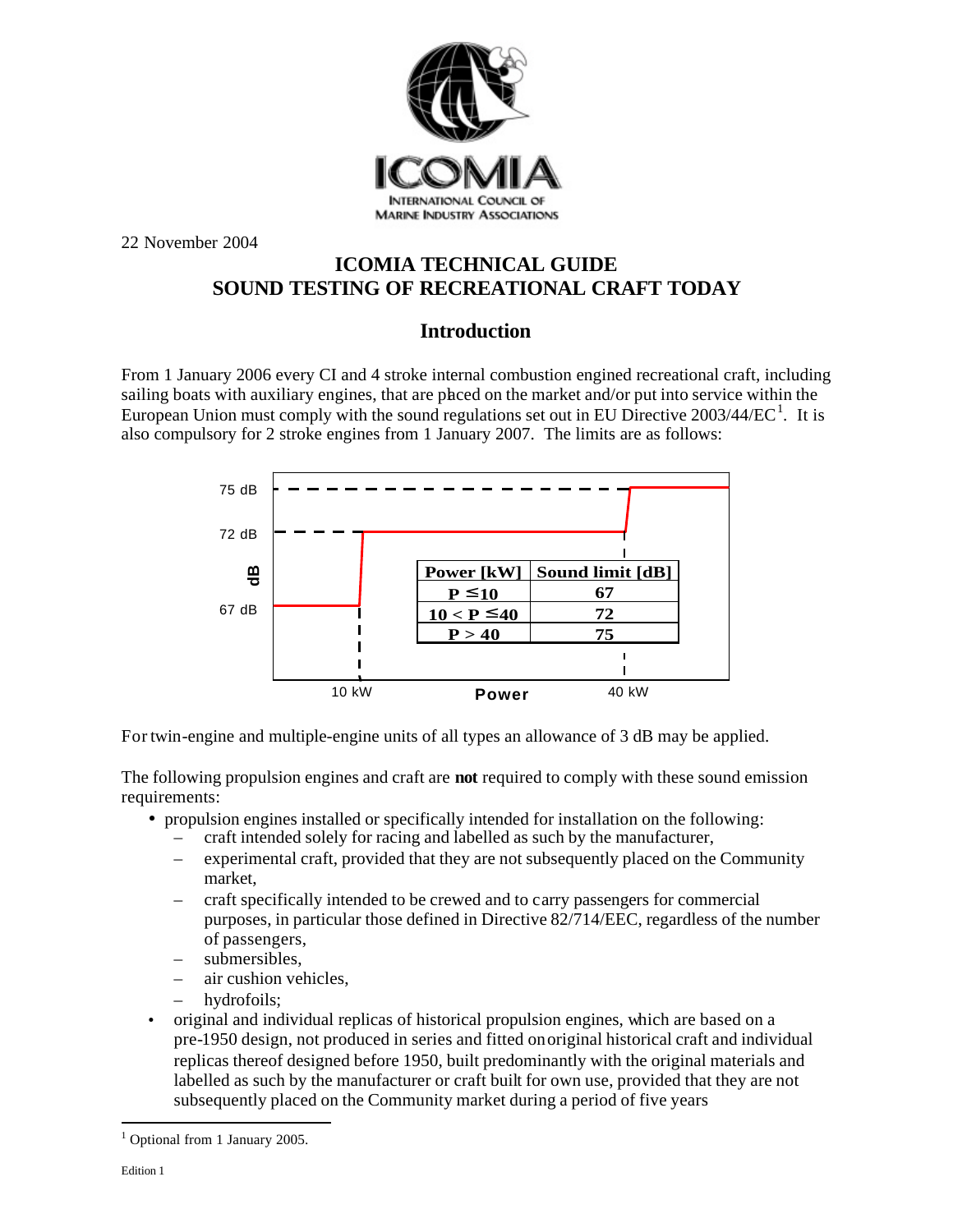- propulsion engines built for own use provided that they are not subsequently placed on the Community market during a period of five years;
- craft built for own use, provided that they are not subsequently placed on the Community market during a period of five years.

# **Section 1-Requirement by Engine Type**

### **Outboard engines and stern drive engines with integral exhaust<sup>2</sup>**

Compliance with the sound emission limits for outboard engines and stern drive engines with integral exhaust are the responsibility of the engine manufacturer. These engines are tested by them using prescribed "standard" boats and are then delivered to the boat manufacturer with a CE mark which certifies them as being compliant for both sound and exhaust emissions. Their sound testing will not be discussed further in this technical guide.

### **Inboard engines and stern drive engines without integral exhaust**

Compliance with the sound emission limits for inboard engines and stern drive engines without integral exhausts are the responsibility of the boatbuilder. The remainder of this technical guide will be concerned with how boat-builders may demonstrate compliance with the sound requirements of the directive *today*.

## **Section 2-Demonstration of compliance by boatbuilders fitting craft with inboard engines and stern drive engines without integral exhaust**

The physical sound testing of boats in reality will be limited to planing and some semi-displacement boats. However, the first step for the boatbuilder is to carry out a relatively simple calculation which assesses both the power to displacement ratio and Froude number of the boat. This is known as the pd/f method. The result of this assessment will decide whether actual sound testing will be required or not. The calculation of these two values is described in the box below:

### **The pd/f Method**

The 'Froude number' (Fn) is calculated as follows:  $(g.L_{WL})$  $Fn = \frac{v}{\sqrt{v}}$ Whereas v: maximum boat speed in metres per second  $L<sub>w</sub>$ : waterline length measured in accordance with EN ISO 8666 g : gravitational constant  $g = 9.8$  m/s<sup>2</sup> The 'Power displacement ratio' (P/D) is calculated as follows *D*  $P/D = \frac{P}{q}$ Whereas: P : Declared Power in kW in accordance with ISO 8665 D : Displacement in tonnes at performance test mass conditions in accordance with EN ISO 8666

<sup>&</sup>lt;sup>2</sup> any stern drive powered boat where the exhaust gases are expelled through the transmission/drive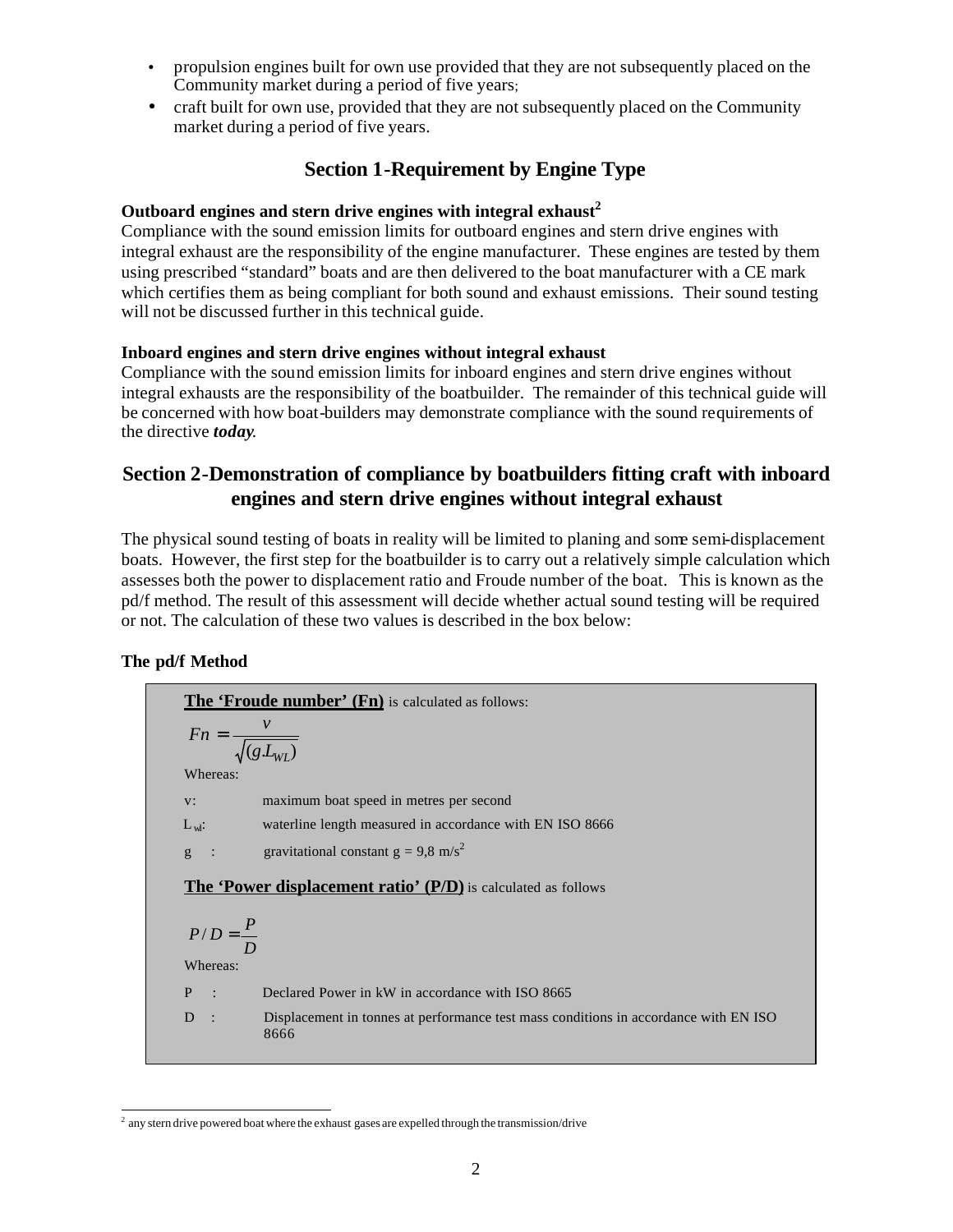Worked examples of these calculations are available at Appendix 1, together with graphs for easy calculation. In addition there is an automatic pd/f calculator on the ICOMIA website homepage at www.icomia.org.

Boats with a power/displacement ratio greater than 40 kW/t and/or a Froude number greater than 1.1 must be sound tested. The only method of sound testing specified in the Directive uses the EN ISO 14509. The requirements of this test are described in Section 3:

## **Section 3-Sound Testing**

## **EN ISO 14509-Summary** Series of runs past a fixed microphone – at least two on each side of the craft Speed of 70km/h, or maximum speed if this is not achievable • Distance from microphone between 25m and 27m Wave height  $= 100$ mm for planing boats,  $= 200$ mm for non planing boats • Wind speed  $= 5$ m/s for planing boats,  $= 7$ m/s for non planing boats

Copies of this standard are available from national standards institutes. The specific sound limits are shown in the diagram on Page 1.

Some 70 boats have been tested over the past 15 months using this method and the following are lessons learnt so far:

### **EN ISO 14509 – Lessons from recent testing**

- Spend t ime finding some sites protected from prevailing local winds
- Seek local advice
- Site the microphone on a fixed point or a small craft  $-$  do not try and use a large power boat
- Large boat builders should consider erecting a permanent platform in the test area
- A diagram for easy positioning of the 25m marker buoy is shown at Appendix 2

## **Section 4-Role of Notified Bodies**

Notified bodies have to be notified for the amending directive 2003/44/EC. Those organisations notified as at 31 October 2004 are listed on the following web page:

http://europa.eu.int/comm/enterprise/maritime/maritime\_regulatory/rc\_switchboard.htm#amend

Most notified bodies are currently in the accreditation process. As further organisations are notified their details will appear on this web page.

#### **The pd/f method**

For boats deemed to comply using the pd/f method, the directive allows the following modules to be applied by the boat manufacturer or his authorised representative established in the Community:

"either the internal production control (module A), or the internal production control plus tests (module Aa), or unit verification (module G), or full quality assurance (module H) may be used." It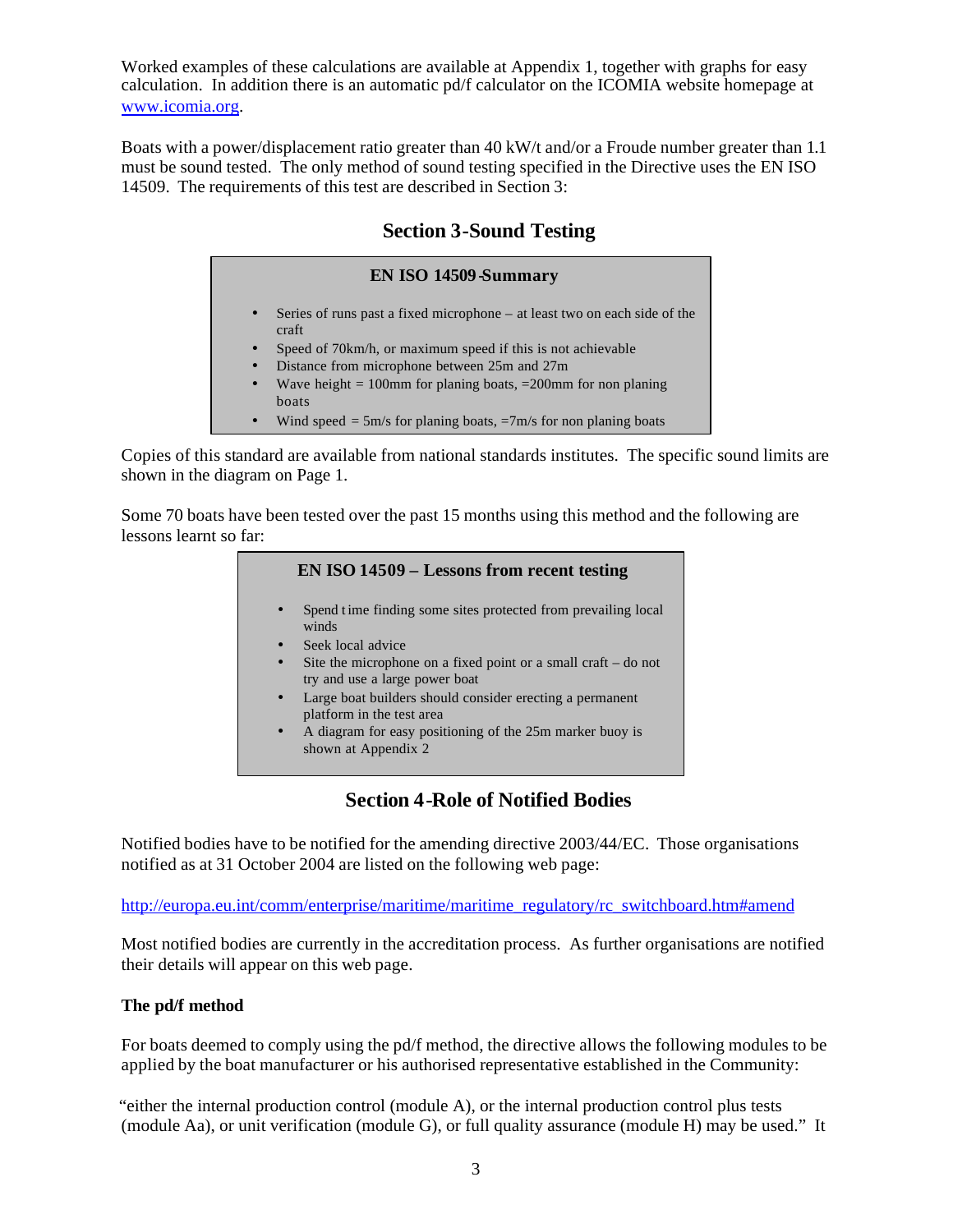is expected that most boat builders will use Module A where no notified body is required. However the pd/f numbers derived must be stated in the boat's technical documentation.

### **EN ISO 14509 Method**

For boats using EN ISO 14509 (the pass-by sound test) to demonstrate compliance, the directive allows the following modules to be applied by the boat manufacturer or his authorised representative established in the Community:

"either internal production control plus tests (module Aa), or unit verification (module G), or full quality assurance (module H) may be used". It is expected that most boat builders will use Module Aa.

The role of the notified body in Module Aa for assessing the conformity with noise emissions is described in Annex VI.B of the directive as:

"For recreational craft fitted with inboard engines or st ern drive engines without integral exhaust (and for personal watercraft): on one or several craft representing the production of the craft manufacturer, the sound emission tests defined in Annex I.C shall be carried out by the manufacturer, or on his behalf, under the responsibility of a notified body chosen by the manufacturer"

This is explained in more detail in the relevant EU guide<sup>3</sup> as:

"these noise emission measurement tests must be conducted under the responsibility of a notified body. The noise emission measurement tests may be carried out by the craft manufacturer and witnessed and/or checked by the notified body. Alternatively the tests may be conducted by another party appointed by the manufacturer and witnessed and/or checked by the notified body , or conducted by the notified body itself."

## **Section 5-Development of Boat Families**

Builders of fast inboard production craft usually offer multiple choices of hull and engine but hold no stock. Consequently a particular hull/engine combination may only occasionally be built yet will still require sound certification. With so many boat engine combinations, there are significant cost implications together with delivery schedules possibly competing with adverse weather conditions. Directive 2003/44/EC at Annex VI B states the following:

### **"Noise Emissions:**

For recreational craft fitted with inboard or stern drive engines without integral exhaust and for personal watercraft:

On one or several craft representing the production of the craft manufacturer, the sound emission tests defined in Annex I.C shall be carried out by the craft manufacturer, or on his behalf, under the responsibility of a notified body chosen by the manufacturer."

It should be noted the European Commission's Application Guide to Directive 94/25/EC specifies in relation to Module Aa assessment that "in discussions with the manufacturer, the notified body should agree on the type, number and scope of the tests to be carried out".

 $\overline{\phantom{a}}$ <sup>3</sup> Directive 2003/44/EC amending the Recreational Craft Directive and Comments to the Directive Combined (First Draft p47)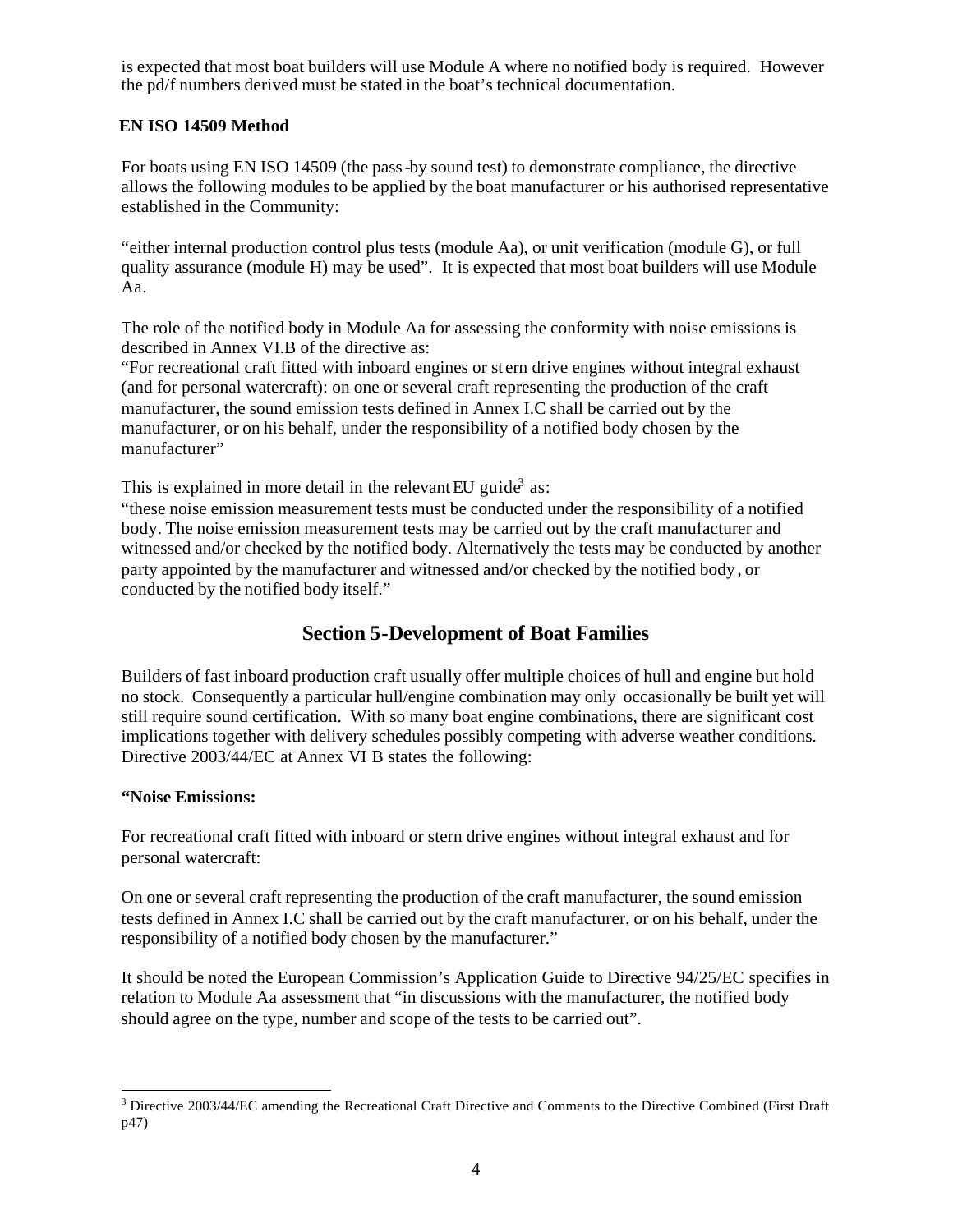Since Module Aa recognises that not all craft will have to be tested if the builder can establish a selection of craft representing the production, ICOMIA recommends the following: boat builders should consider establishing "Master Boats" against which other boats could be assessed. Such Master Boats must have taken and passed the "pass-by" test (EN ISO 14509).

The specifics of building specific boat families **must be discussed with your notified body at an**  early stage, but the Group of Notified Bodies<sup>4</sup> has agreed the following guidelines:

#### **Building a Boat Family**

- Boats are grouped into Families using the Hull parameters set out in the Reference Boat Standard (DIS 14509-2)
- The "Master Boats" must be tested and pass the EN ISO 14509 pass-by sound test. In addition simple on-board sound measurements should be taken simultaneously with this test using at least a Class 2 sound meter.
- Family boats will be tested using only on-board sound measurements conducted at 70km/ h or the maximum speed if this cannot be achieved.
- A comparison of on -board sound measurement between the master-boat and family boats is then made
- The hull parameters, method of on-board sound measurement and other tolerances necessary to build a boat family are set out in Appendix 3

# **Section 6-Future Developments**

There are a number of developments underway which may bring some relief in the future. **However none of this realistically could be available at the earliest until late in 2005**. These developments are described in Appendix 4

## **Conclusion**

**The advice to all boat builders is:**

• **Step 1 – make a pd/f calculation to see whether your craft will require sound testing. (see Section 2)**

#### **If it does**

- **Step 2 s peak now to your notified body or expected notified body to discuss your specific requirements and challenges including the development of boat families**
- **Step 3 start sound testing now, especially if you have multiple hull/engine combinations. This critically must include the on -board sound measurement described in Appendix 3**

#### **AND**

• **Contact your MIA for support – they may be able to coordinate testing programmes with other boatbuilders and have the latest advice on testing**

### **MOST IMPORTANTLY**

• **Do not leave it until too late – regulations are mandatory from 1 January 2006**

 $\overline{\phantom{a}}$ 

<sup>&</sup>lt;sup>4</sup> Recreational Craft Sectoral Group (RSG) of Notified Bodies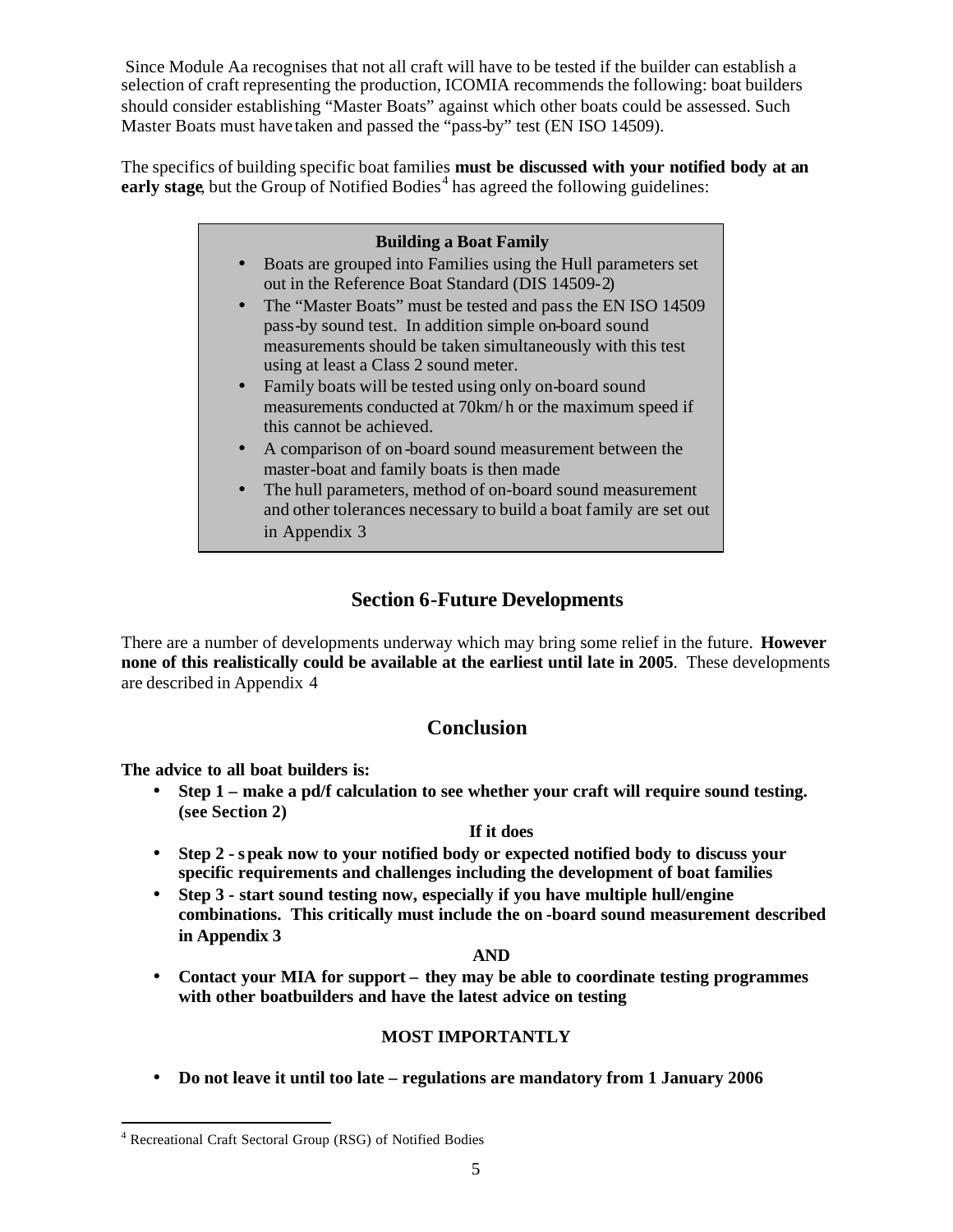#### Appendix 1

#### **Worked examples for calculating p/d ratio and Froude Numbers**

1. A typical motor cruiser could be as follows: -

|              | Water line length $Iwl = 7.8$ metres |
|--------------|--------------------------------------|
| Displacement | $D = 4$ tonnes                       |
| Engine power | $P = 35hp = 26 kW$                   |
| Speed        | $V = 8knots = 4,1$ metres per second |

The 'Froude number' would be calculated from:-  $Fn = 4,1 = 0.47$  $v(9,8 \times 7,8)$ 

The Power Displacement ratio would be:-  $P/D = 26 = 6.5$ 4

As the 'Froude number' is less than 1,1 and the Power displacement ratio is less than 40 this boat complies with the noise emissions.

2. A sailing yacht could be as follows:-

| Water line length $lw = 11,13$ metres |                                       |
|---------------------------------------|---------------------------------------|
| Displacement                          | $D = 12,56$ tonnes                    |
| Engine power                          | $P = 56hp = 42 kW$                    |
| Speed                                 | $V = 9$ knots = 4,6 metres per second |

The 'Froude number' would be calculated from:- $Fn = 4,6 = 0,44$  v(9,8 x 11,13) The Power Displacement ratio would be:-  $P/D = 42 = 3.34$ 12,56

As the 'Froude number' is less than 1,1 and the Power displacement ratio is less than 40 this boat complies with the noise emissions.

3. A semi-displacement power boat could be as follows:-

Water line length  $\text{lw1} = 10,44$  metres Displacement  $D = 9$  tonnes Engine power  $P = 430$ hp = 320 kW Speed  $V = 22$ knots = 11,32 metres per second

The 'Froude number' would be calculated from: - Fn =  $11,32 = 1.1*$ v(9,8 x 10,44)

The Power Displacement ratio would be:-  $P/D = 320 = 35.5$ 9

As the 'Froude number' is equal to 1,1 and the Power displacement ratio is less than 40 this boat complies with the noise emissions. **\*** Since the 'Froude number' is exactly on the limit, care should be exercised in the specification and calculations to ensure accuracy.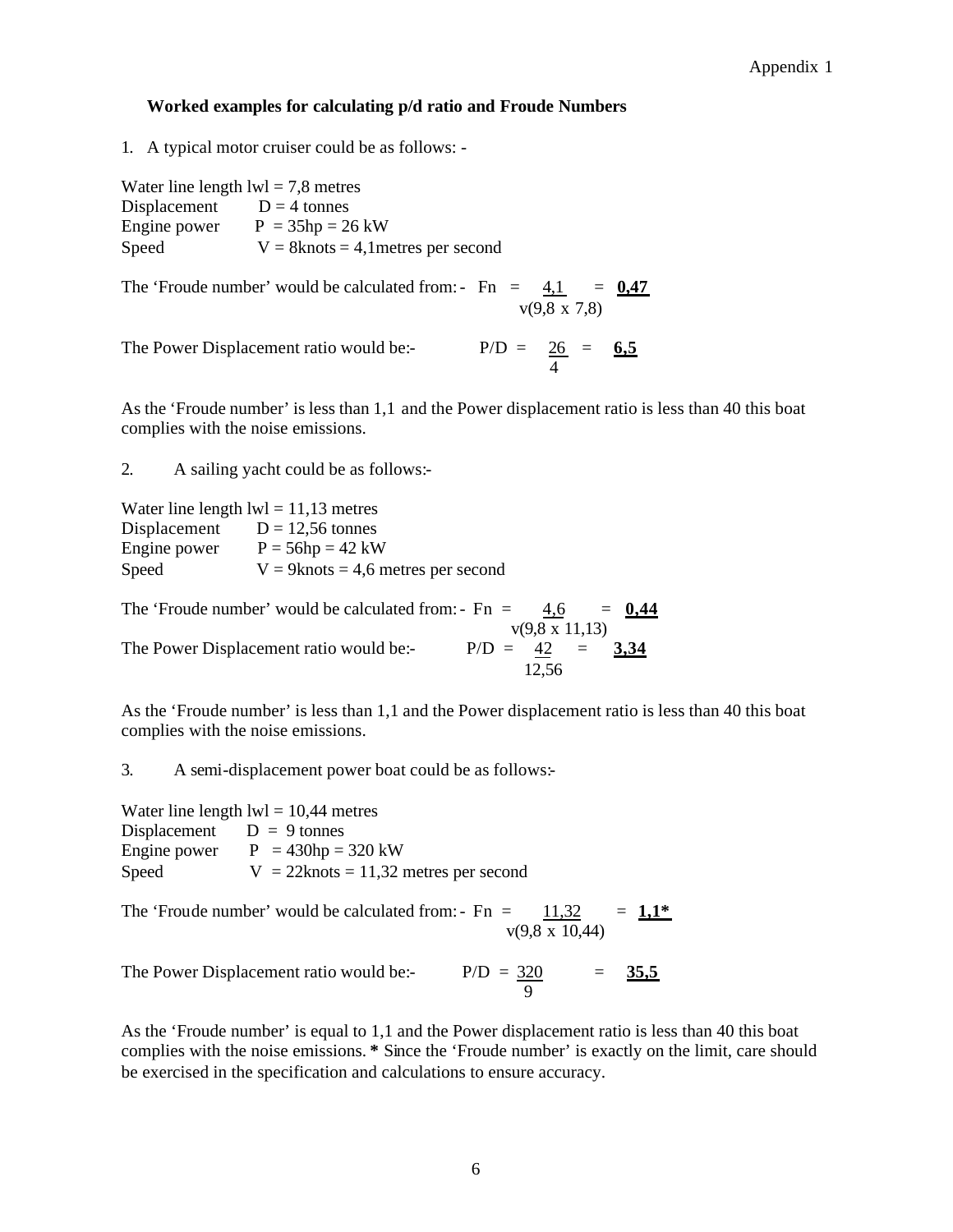4. A small inboard engine speed boat could be as follows:-

Water line length  $\text{lw1} = 4.9$  metres Displacement  $D = 0.9$  tonnes Engine power  $P = 150$ hp = 112kW Speed  $V = 30$ knots = 15 metres per second The 'Froude number' would be calculated from: - Fn =  $15 = 2.16$  v(0,8 x 4,9) The Power Displacement ratio would be:-  $P/D = 0.112 = 124.4$ 0,9

As this craft exceeds at least one of the calculation limits a full pass-by test using EN ISO 14509 will have to be undertaken

### **Charts for calculating Froude number and Power /Displacement ratio**



#### **Chart for Froude Number**

\*Waterline length in metres.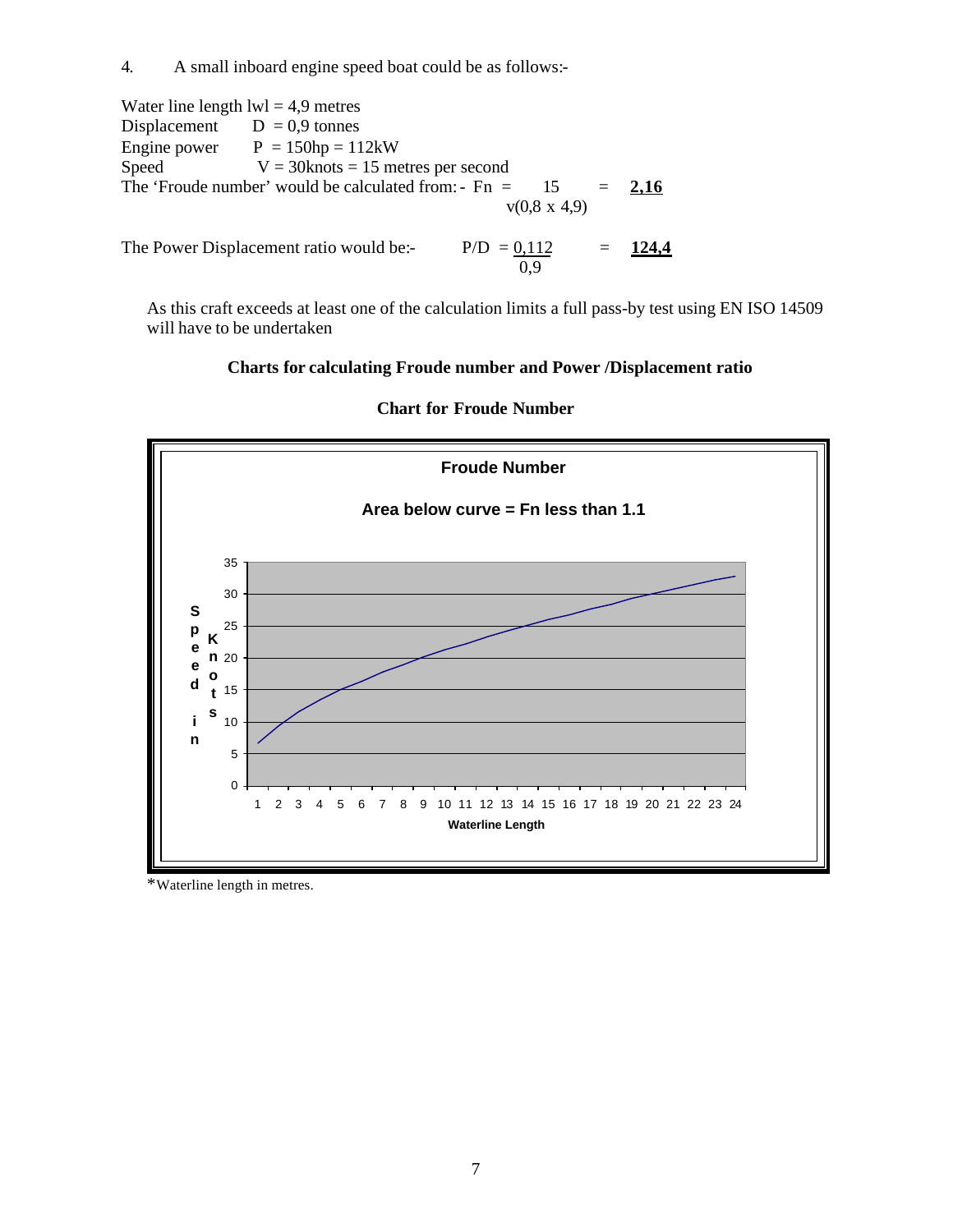## **Chart for Power Displacement Ratio**



\*Engine power is shown as Horse Power. For kilowatt rating convert hp x .75

In order to demonstrate compliance both calculations have to be satisfied and the engine(s) must be installed in accordance with the manufacturer's specifications.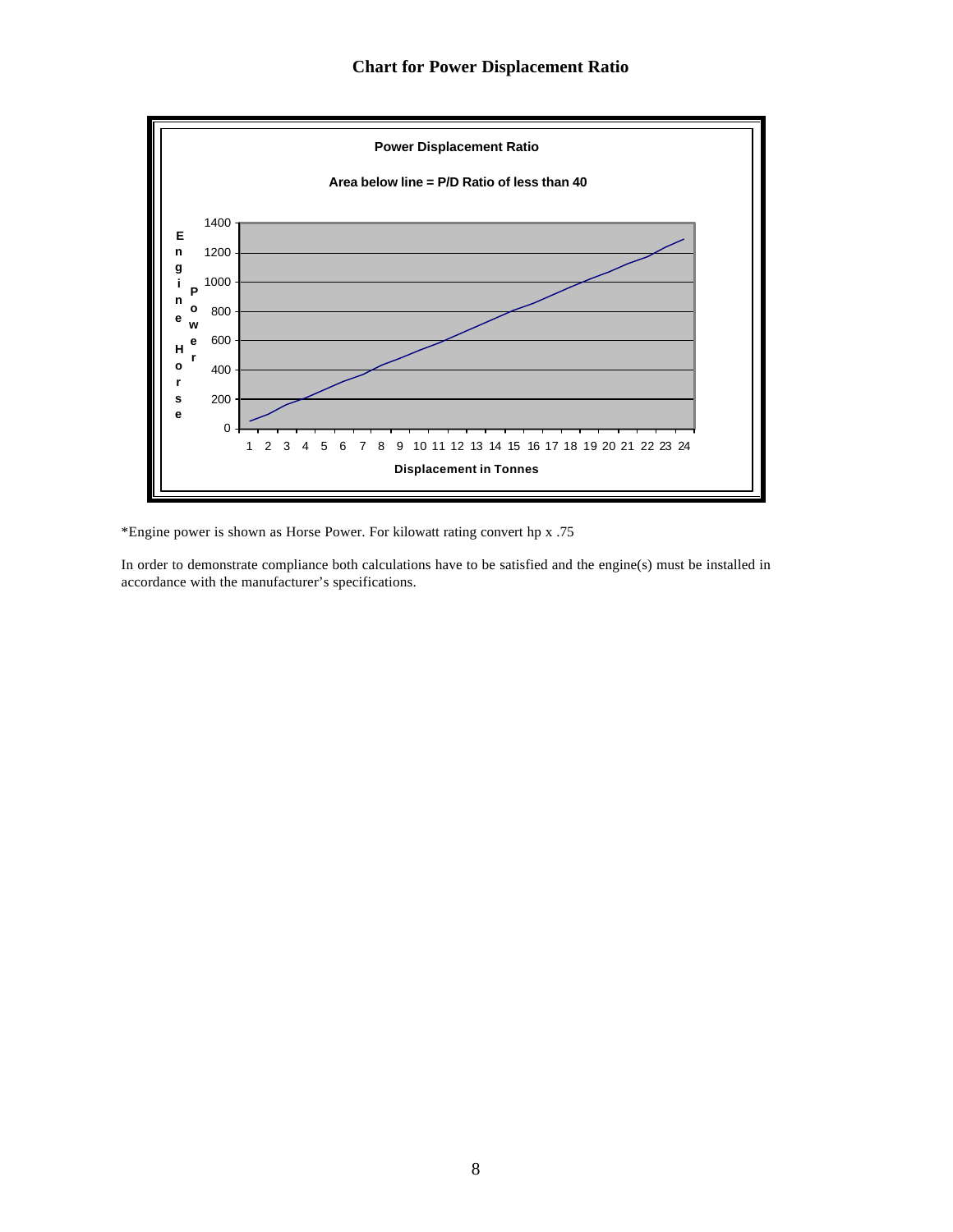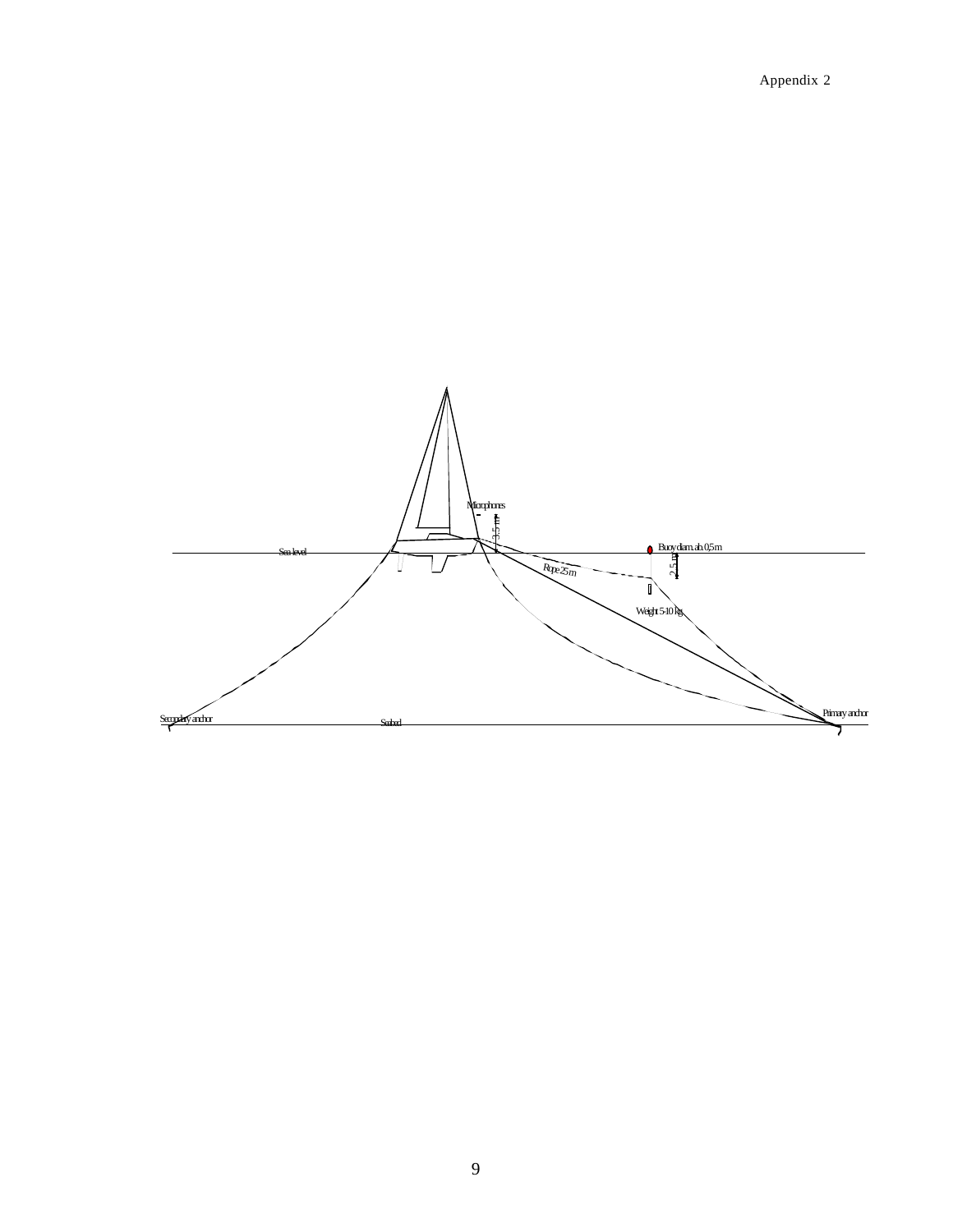# **CRITERIA TO DEVELOP BOAT FAMILIES**

- Selection of Master Boats should be made in coordination with the Notified Body.
- M aster Boats must record a sound level in the EN ISO 14509 pass by test equal to or less than the following<sup>5</sup>:
	- a. Single Engined Craft  $72 \text{ dB}(A)$
	- b. Multiple Engined Craft  $75 \text{ dB}(A)$ This is because of the current tolerance between pass-by sound measurements and on-board sound measurements. (It is hoped that this tolerance may be revised down slightly following further evaluation from the Soundboat project)

### 2. **Hull Parameters for Building a Boat Family:**

|                | <b>Key Parameters</b>                                                                                                   | <b>Units</b>    | <b>Master</b><br><b>Boat</b> | <b>Family</b><br><b>Boat</b> | <b>Tolerance Level</b><br><b>vs Master Boat</b>                      | Within<br><b>Tolerance?</b><br>Yes/no |
|----------------|-------------------------------------------------------------------------------------------------------------------------|-----------------|------------------------------|------------------------------|----------------------------------------------------------------------|---------------------------------------|
| 1              | Length of the waterline $L_{\text{WL}}$ as<br>defined in ISO 8666                                                       | m               |                              |                              | ± 10%                                                                |                                       |
| $\mathfrak{D}$ | Beam at the waterline $B_{\text{WI}}$ as<br>defined in ISO 8666                                                         | m               |                              |                              | $\pm 10\%$                                                           |                                       |
| 3              | Bottom type configuration<br>(hard-chine, multi-chine, flat,<br>round)                                                  |                 |                              |                              | Same                                                                 |                                       |
| 4              | Performance test mass, mp as<br>defined in EN ISO 8666                                                                  | kg <sub>2</sub> |                              |                              | ± 25%                                                                |                                       |
| 5              | stern shape (plan view)                                                                                                 |                 |                              |                              | Same                                                                 |                                       |
| 6              | stern shape (elevation)                                                                                                 |                 |                              |                              | Same                                                                 |                                       |
| 7              | stern swim platform yes or no                                                                                           |                 |                              |                              | Same                                                                 |                                       |
| 8              | stern swim platform<br>construction (solid or open)                                                                     |                 |                              |                              | Same                                                                 |                                       |
| 9              | On-board sound level. Enter<br>Master Boat's Maximum<br>Allowable Sound and Family<br>Boat's recorded on-board<br>sound | dB(A)           |                              |                              | Equal to or less than<br>Master Boat's<br>Maximum Allowable<br>Sound |                                       |

#### 3. **Operating and Test Conditions for on-board sound measurement**

- The boat speed shall be 70kph or maximum speed whichever is the smaller
- Equipment Specification: The sound measurement equipment including the windshield recommended by the manufacturer shall meet the requirements for a Class 2 instrument according to IEC 61672-1. A sound calibrator, which meets the requirements of IEC 60942 shall be used. The overall acoustic performance of the measurement equipment shall be checked with the sound calibrator according to the instructions of its manufacturer at the beginning and at the end of each series of measurements, and at least at the beginning and end of each measurement day. The sound calibrator used for calibration of the sound level meter shall undergo laboratory verification every year with traceability to a primary standards laboratory. The microphone shield shall not show any evidence of moisture.

#### 4. **Measurement of on-board Sound**

 $\overline{\phantom{a}}$ 

• Measurements shall be made at the seven microphone positions given in the figure in paragraph 5 below.

<sup>1.</sup> **Selection of Master Boat.**

 $5$  These tolerances are for engines >40kw. For lower power settings, Table 2, Annex 1 of Directive 2003/44/EC must be used. The same tolerance of 3 dB(A) must be applied.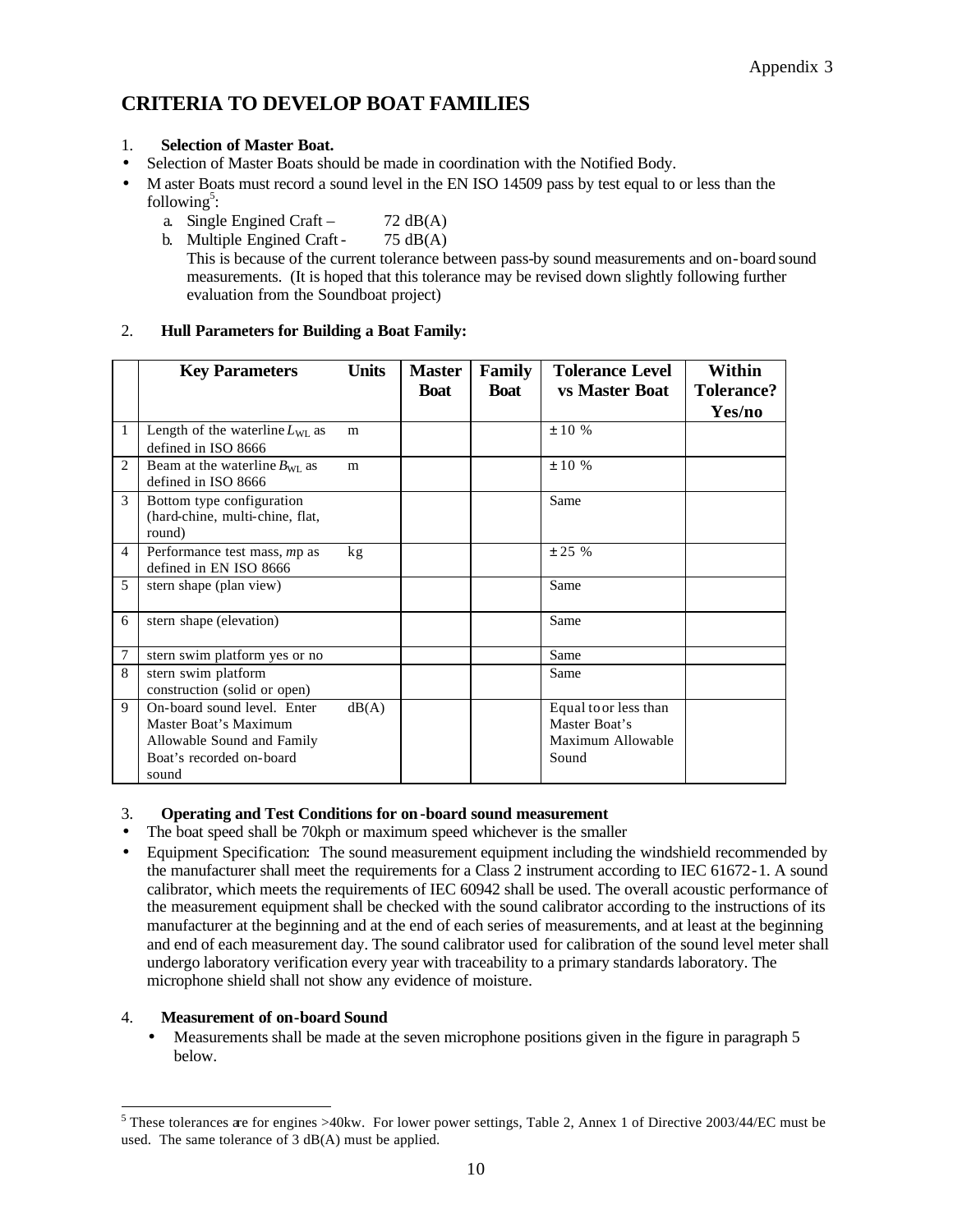- The microphone is best fitted to the end of a pole which is held manually in turn at each of the positions indicated in paragraph 5 for the time specified
- Each on-board sound level measurement shall be recorded over a 10 s period.
- At all times the microphone windshield must remain dry.
- The average of these seven sound level measurements shall be the arithmetic average of the value measured at each of the seven microphone positions.
- Master Boats. The sound level recorded on the sound pass-by test shall be subtracted from the allowable maximum in paragraph 1a or 1b above as applicable. This should be added to the actual recorded on-board sound. This total will be known as the Master Boat's Maximum Allowable Sound.
- **Family Boats**. The family boat's on-board sound measurement must be equal to or less than the Master Boat's Maximum Allowable Sound.
- The family boat's average sound level measurement is the on-board sound level to be inserted at Item 9 in the Key Parameters Table in paragraph 1 above.

#### **Example**:

The **Master Boat** with a single engine records the following sound emissions:

- EN ISO 14509 Test: 69dB(A)
- On-board sound: 80dB(A)

The **Family Boat** on-board sound measurement is made

#### **Calculation of Maximum Allowable Sound**

- Allowed sound level (single engine) (a) 72dB(A)
- Recorded EN ISO 14509 sound (b) 69dB(A)
- Difference (a) minus (b)  $=$  (c)  $3dB(A)$
- Maximum Allowable Sound: Recorded on-board sound  $(80dB(A)) + Difference$  at (c)  $3dB(A) = 83dB(A)$ . This must be entered at Serial 9 in the table in paragraph 2.
- Recorded On-Board Sound of family boat was  $82dB(A)$ , which is less than the Master Boat's Maximum Allowable Sound of 83dB(A). The 82dB(A) must be entered at Serial 9 in the table in paragraph 2.

#### 5. **On-board Sound Measurement.**

**Microphone Positions.** Measurements shall be made at the seven microphone positions shown below:



NB. Microphones shall be located not less than 1m from the hull and not more than 1.5m from the hull. Similarly they shall be located not less than 1m from the water surface and not more than 1.5m from the water surface.